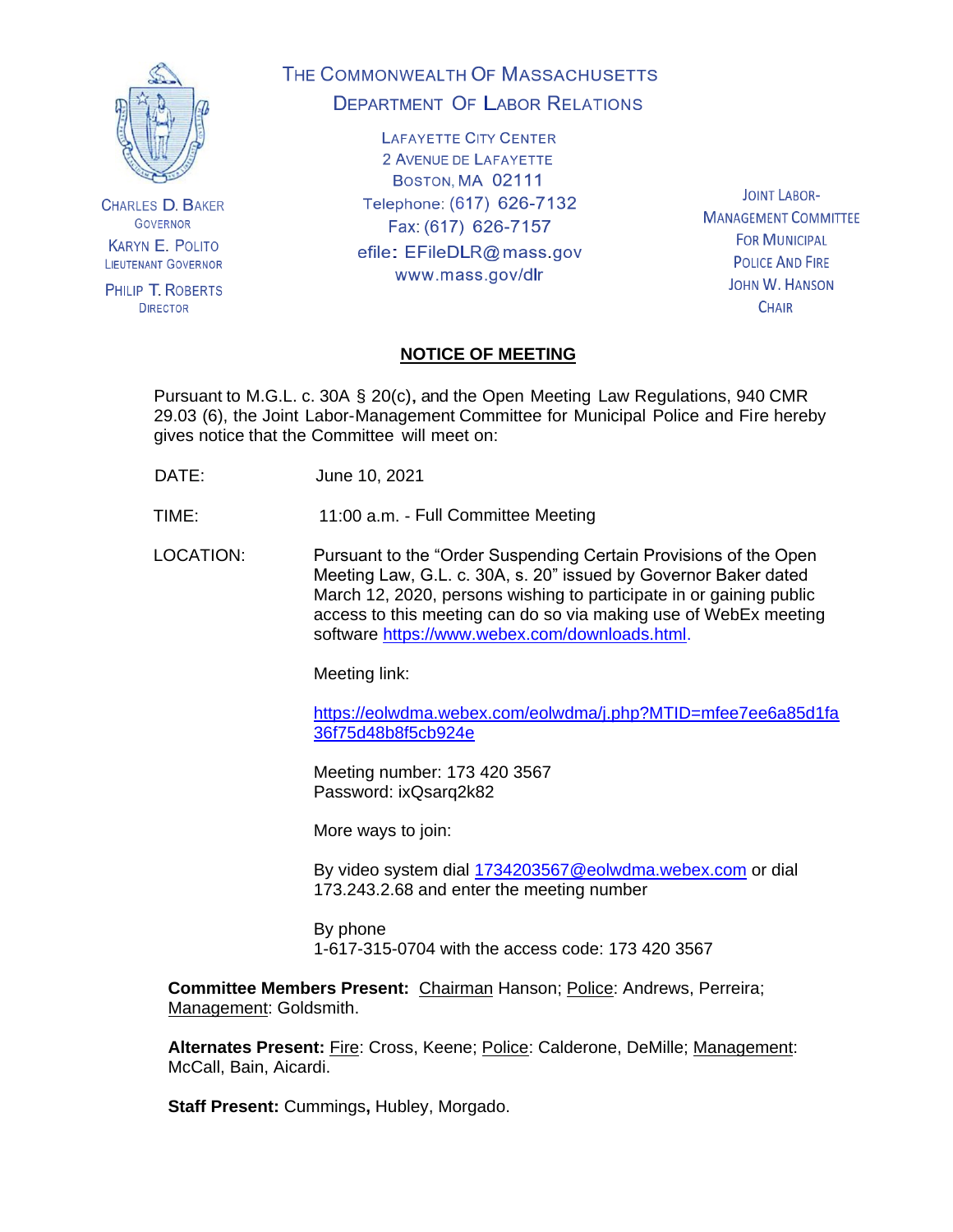**Others Present:** Roberts, Kenneally

#### **OPEN SESSION**

Chairman Hanson called the meeting to order at 11:08 A.M.

Chairman Hanson announced that the meeting was being recorded.

Chairman Hanson asked for a moment of silence in memory of Police Officer Enmanuel Familia of the Worcester Police Department who was killed in the line of duty on June 4, 2021.

#### • *Administrative updates:*

o Vote to accept the full Committee meeting minutes from May 27, 2021.

**Motion by Goldsmith, seconded by Andrews: to accept the minutes from the Committee meeting on May 27, 2021.**

#### **The Motion passed unanimously.**

• *Chairman's report:*

The Chairman advised that the executive order allowing for fully remote meetings to take place will soon expire. If the order is not extended it will be necessary for a quorum to be present at a designated location to meet the requirement of the Open meeting Law. More to follow. The Chairman had previous reported on the relocation of the offices of the JLMC to 2 Avenue De Lafayette.

• *Review and Act on the following Petition, Jurisdiction and Awaiting Funding List (AFL) Cases:*

| Case No.       | Organization        | Mediator/Sr. Staff | <b>Topic/Vote/Action</b> |
|----------------|---------------------|--------------------|--------------------------|
| 1. JLM-21-8503 | <b>Barre Police</b> | DC, DJM            | Funded/Remove            |

Mr. Morgado briefed the Committee advising that the parties had reached an agreement among themselves after the initial investigation but prior to jurisdiction being granted.

**Motion by Goldsmith, seconded by Andrews to remove the case.**

**The Motion passed unanimously.**

2. JLM-20-7995 Kingston Police Superiors DC, GD Vote on Arbitration

Mr. Cummings briefed the Committee on the status of this case.

# **Motion by Perreira, seconded by Goldsmith: To find that in the matter of the Kingston Police Superior Officers Association FOP Lodge 30 and the Town of**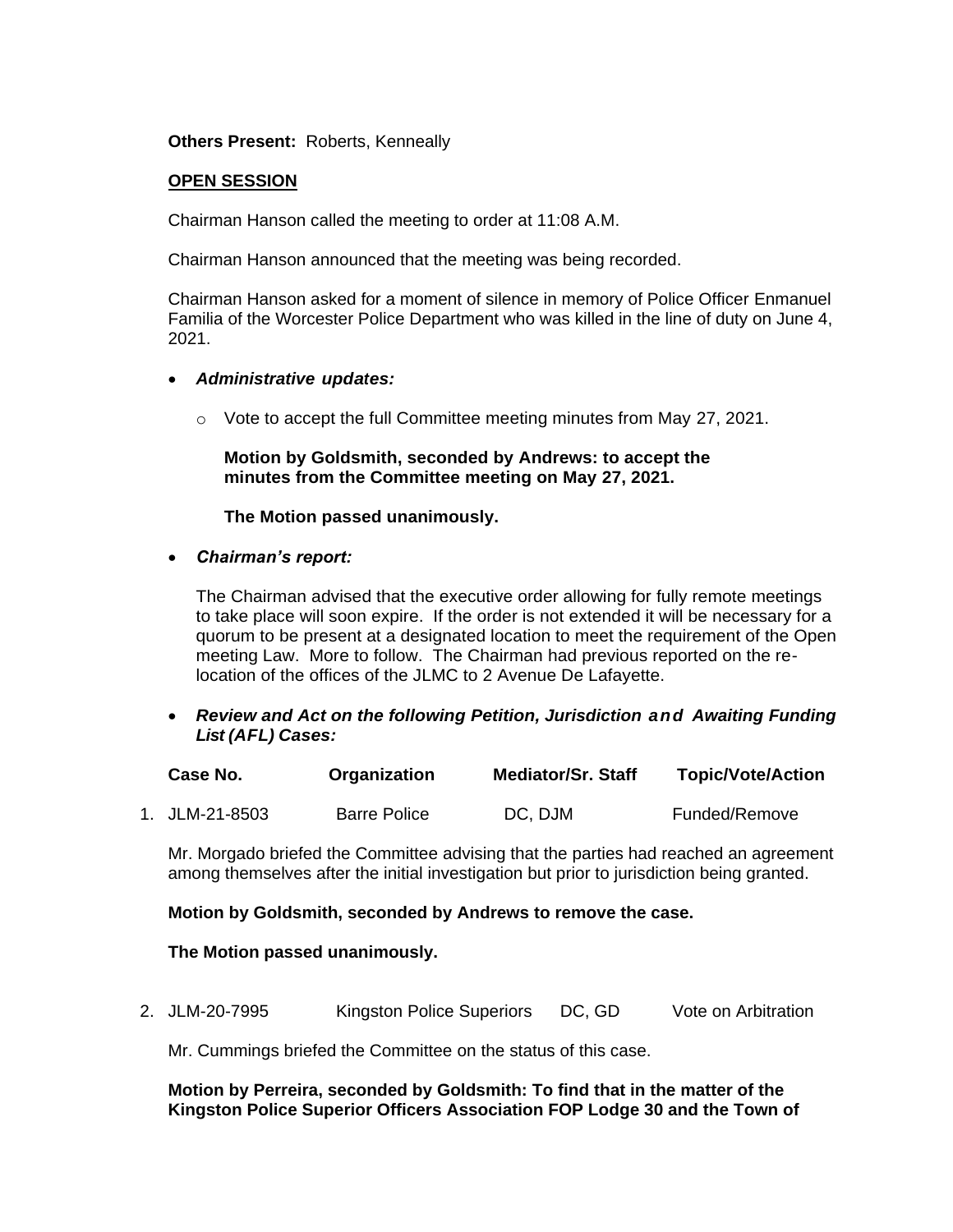**Kingston – JLM-20-7995, that there is an apparent exhaustion of the processes of collective bargaining which constitutes a potential threat to public welfare and that the Committee vote to send this case to arbitration by a tripartite panel consisting of Alan Andrews (Labor) and Frank Frederickson(Management) and/or other Committee members and/or senior staff that may be substituted as necessary by the respective Labor and/or Management Chairs pursuant to the rules, policies, and procedures of the Committee, and any other applicable provisions of law, and a neutral selected in accordance with the Committee's rules, policies and procedures, on an issue by issue basis, with said issues having been identified at the April 21, 2021, hearing held pursuant to Section 1, Subsection 3(a), of Chapter 589 of the Acts of 1987.** 

3. JLM-20-8129 Manchester Police CG, DC, DJM Funded/Remove

Mr. Morgado briefed the Committee advising that the parties had reached an agreement among themselves during the senior staff mediation stage.

# **Motion by Andrews, seconded by Goldsmith to remove the case.**

# **The Motion passed unanimously.**

|  | 4. JLM-21-8470 | <b>Southwick Police</b> | DC, GD | Vote to 3(a) Hearing |
|--|----------------|-------------------------|--------|----------------------|
|--|----------------|-------------------------|--------|----------------------|

Mr. Cummings briefed the Committee on the progress of this dispute to date. Mr. Andrews offered his observation as the labor committee member assigned. All in agreement that a 3(a) hearing should be scheduled.

**Motion by Perreira, seconded by Goldsmith: To find that in the matter of the Southwick Police Officers Coalition and the Town of Southwick – JLM-21-8470, the issues have remained unresolved for an unreasonable period of time resulting in the apparent exhaustion of the process of collective bargaining, and that the Committee vote to hold a hearing pursuant to Section 1, subsection 3(a), as set forth in Chapter 589 of the Acts of 1987, with the panel members consisting of Alan Andrews (Labor) and Edward Gibson (Management), or other Committee members and/or senior staff that may be substituted as necessary by the respective Labor and/or Management Chairs pursuant to the rules, policies, and procedures of the Committee, and any other applicable provisions of law, with said panel to be chaired by John Hanson.**

# **The Motion passed unanimously.**

5. JLM-19-773 Arlington Police DC, DJM Funded/Remove

Mr. Morgado advised that the recent arbitration award has been funded by the Town meeting that just recently concluded.

# **Motion by Goldsmith, seconded by Andrews to remove the case.**

**The Motion passed unanimously.**